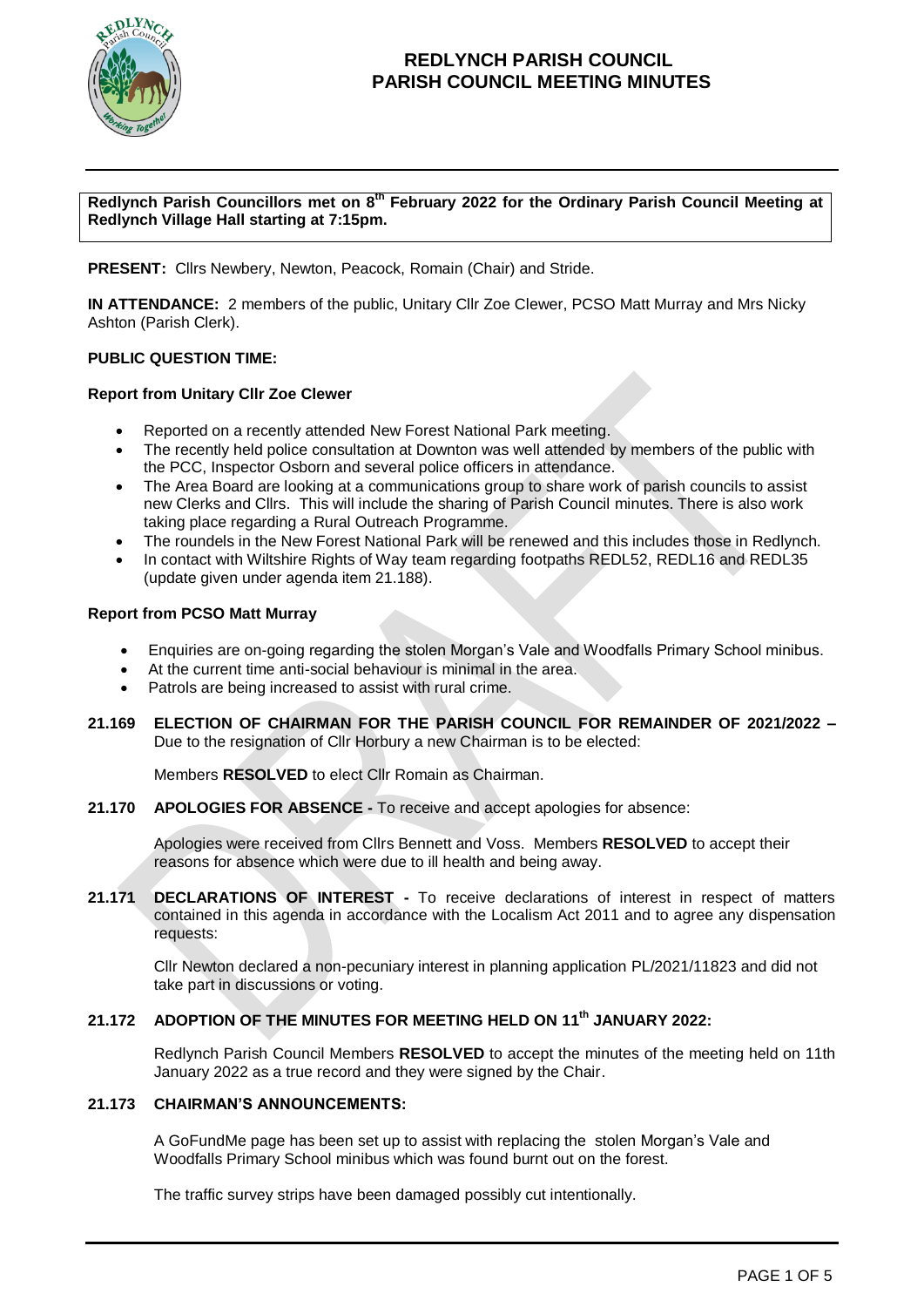

The bin has been vandalised at Morgan's Rise resulting in lots of rubbish now being in the area.

### **21.174 REPRESENTATIVE REPORTS:**

#### **Redlynch Playing Fields Association – Cllr Peacock**

A representative from the Social Club attended who confirmed they are now on a firm footing and will be looking to support the football, cricket and tennis by making a donation. There are still plans to refurbish the female changing rooms and they are looking at grants for new cricket nets.

#### **Queen's Platinum Jubilee Steering Group – Cllr Newbery**

A skeleton plan has now been put together and in two weeks there will be another meeting to firm up the plans. Some ideas planned include singing and beacon lighting at St Birinus Church, a Repair Café tea dance, History Society to hold history displays of past jubilees, the Lover Fayre will be the Jubilee Fayre, St Mary's Church will hold a festival of flowers and Woodfalls Band will play at picnic on the green. Plans will possibly be advertised on a Facebook page and details will be put in the parish magazine.

#### **Downton Link – The Clerk**

They are still in need of co-ordinators. Clerk has been provided with a flyer/poster to go on the Parish Council Facebook page to appeal for co-ordinators and a co-ordinator was present at the meeting who agreed to put some wording together to go with the flyer/poster.

#### **21.175 CLERK'S REPORT:**

- Planning Applications applications from Jan meeting: Woodland View approved, Redivivus no decision yet. Dec meeting: Clearbury View approved, Mulberry Cottage no decision yet. Application from Sept: Ridge Farm has been approved.
- The defibrillators are now installed, operational and registered with the ambulance service.
- The damaged traffic survey strips have been reported to Wiltshire Council and the Clerk has been advised the surveys can be repeated.
- The tree works were completed at Loosehanger but another issue was identified with a branch hanging down and emergency works need to be completed. Contractor has been contacted to carry out the works.
- Loosehanger the fencing was cut again over the weekend but there has been an attempt to mend it. Clerk checked the site today and removed 11 plastic bottles and other rubbish.
- Thanks to Zoe for her assistance with both the Road closure and water issues over the weekend of 29th -31st Jan. There was a road closure at School Rd, Lover due to water pipe bursting which the bus company were unaware of and managed to ensure buses were aware and school children picked up from a different location.
- An issue regarding bollards on the highway has been referred to Wiltshire Highways who confirmed bollards should not be placed on highway and will be dealing with the issue.
- Two different parishioners have raised concerns regarding speeding in Lover with one suggesting a speed limit of 20mph.
- Cllrs Peacock, Stride and the Clerk myself attending play equipment inspection training tomorrow.
- Works being completed at Bowers Hill to install drop down kerb and tarmacing path.
- Clerk contacted Wiltshire Council regarding vandalised bin at Morgan's Rise and they have removed it and confirmed it can't be repaired. It is not certain if the bin will be replaced.

**21.176 PLANNING APPLICATIONS –** To agree recommendations for the planning applications as listed in the schedule below (i):

Members agreed the recommendations as detailed in the schedule.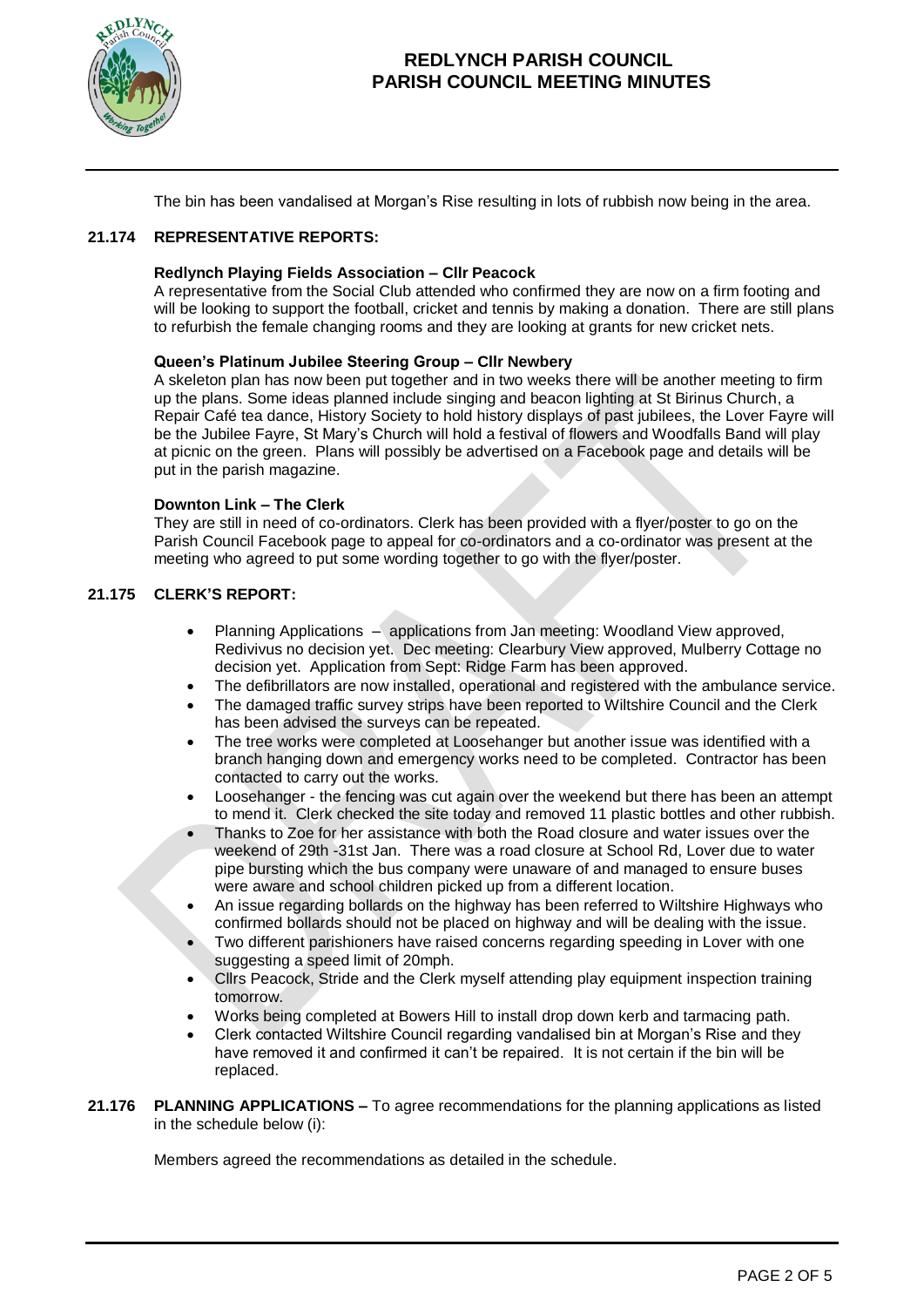

#### **21.177 CATG APPLICATION –** To discuss and agree the proposed works and costings (Parish Council contribution £2600.50) for improvements to the 30mph signage on The Ridge, Woodfalls as prepared by the Traffic Engineer for Wiltshire Council:

The Traffic Engineer put forward a schedule of works which includes new 30mph repeater signs, 30mph roundels, new school and pedestrian crossing warning signs and village entry gates. Members **RESOLVED** to agree the proposed works and costings.

## **21.178 TO RECEIVE THE INTERIM INTERNAL AUDIT REPORT FOR APRIL – DECEMBER 2021:**

The internal audit report for the period April to December 2021 was received and noted.

**21.179 FEES FOR CEMETERY AND ALLOTMENTS –** To agree the fees for the cemetery for 2022/2023 and for the allotments for 2023/2024:

As agreed in previous years Members **RESOLVED** to increase the cemetery fees by the rate of inflation but to retain the current fees for the allotments.

**21.180 GRASS CUTTING** – To review the grass cutting contract and to agree to continue with the current contractor:

The current contractor cuts the grass at the cemetery and other parcels of land owned by the Parish Council. The Council are satisfied with the works carried out and with no complaints being received Members **RESOLVED** to continue with the current contractor.

### **21.181 ASSET GRANT APPLICATIONS –** To approve the following applications:

**i.** Redlynch Village Hall for funds towards advertising signage subject to necessary planning consents being obtained:

Members **RESOLVED** to defer a decision until the planning consents have been obtained.

ii. Lover Green for funds to refurbish pagoda roof:

Members **RESOLVED** to approve the grant.

**21.182 GRANT REQUEST FROM HAMPTWORTH CROQUET CLUB –** To reconsider a request for a grant from Hamptworth Croquet Club towards junior croquet mallets to be used for the Duke of Edinburgh Award (D of E) link with Trafalgar School, Downton:

The Clerk has obtained confirmation regarding the number of children from Redlynch parish who would benefit for this year's D of E award – three children. It was recognised that this would be an ongoing activity for students participating in the D of E Award at Trafalgar School and not just for this year. To ensure more children in the parish could benefit from any funding Members **RESOLVED** to approve a grant of £275.00 subject to Hamptworth Croquet Club committing to an outreach programme offering croquet to all children in the parish.

**21.183 ALLOTMENTS** – To discuss and agree further action at the allotments as a result of Cllr Bennett's site visit due to a complaint of rats in the area:

Cllr Bennett carried out a site visit and whilst there was no evidence of a rat infestation, he did find evidence of a potential rat run through the allotments. Members therefore **RESOLVED** to set up bait boxes in the allotments.

**21.184 MOBILE PHONE SIGNAL PROJECT –** To receive an update from the Clerk and agree any actions: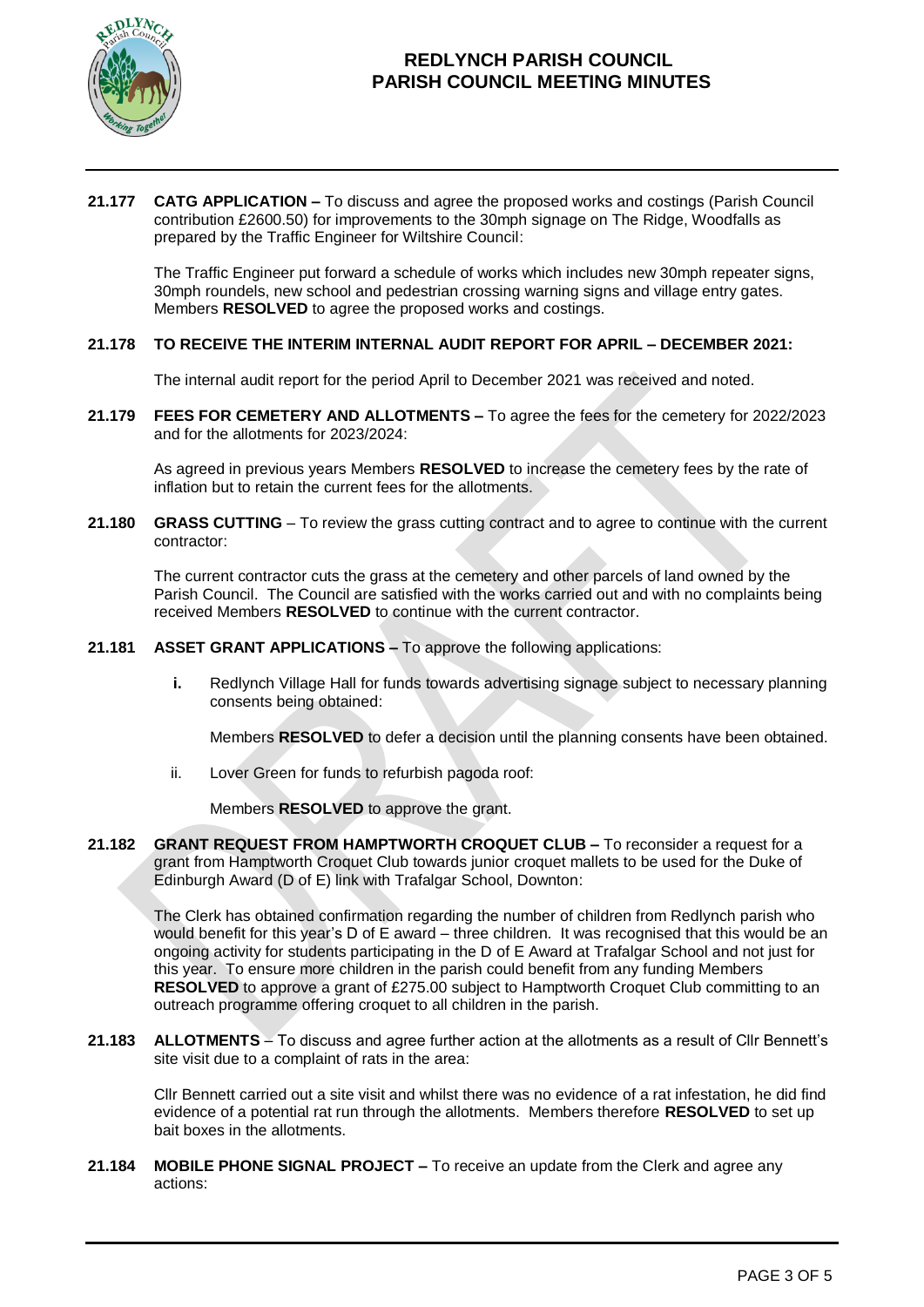

The Clerk has made contact with the director of Ch4lke Mobile to discuss poor mobile phone signal in areas of the parish and to find out how they addressed the issues for the Chalke Valley. There are no simple solutions to resolve the issue and it was suggested, as a starting point, to try to establish which mobile network the majority of parishioners used to be able to lobby that provider to improving the signal. Members agreed to use the Council's Facebook page to run a survey to try to establish which network the majority of parishioners use.

### **21.185 DUKE OF EDINBURGH AWARD –** To discuss and agree litter picking by students for their D of E awards:

A discussion took place regarding liability and concerns were raised about working on the roadside. Members **RESOLVED** to lend the necessary litter picking equipment on the understanding students do not work on the roadsides and parents sign an agreement to return the equipment and accept liability for the student.

**21.186 SPEED INDICATOR DEVICE (SID) –** To approve the SID Risk Assessment:

Members **RESOLVED** to approve the Risk Assessment.

- **21.187 POTENTIAL DEVELOPMENT –** To consider an invitation from Boddingtons Planning to meet with the Council to discuss potential development at the Redlynch House site. As part of the discussion the Council should consider the following:
	- **i.** The adoption of a "Protocol for Meeting with Developers":

Members **RESOLVED** to adopt the protocol.

**ii.** The meeting format should the Council agree to meet:

Members **RESOLVED** to agree an open meeting to be held prior to a Parish Council meeting. The Clerk to advise Boddingtons Planning accordingly and to inform them of the next meeting date.

**iii.** If a closed session meeting is agreed the Council should consider identifying an independent person to attend the meeting as an observer:

Members **RESOLVED** not to hold a closed session meeting.

**21.188 RIGHTS OF WAY –** To discuss any current issues:

Unitary Cllr Clewer gave an update on actions being taken by Wiltshire Council on footpaths in the parish. REDL16 – there will be a delivery of stone to improve the path surface and RSPB volunteers will carry out the works. REDL52 – issues with the narrowing of this path are still in the communication phase with the landowner. REDL35 – works will be taking place to shore up the bank.

**21.189 PRINTER –** To agree to purchase a new printer to replace existing faulty printer:

The Clerk informed Members she had taken the printer to the Repair Café in the hope that they may be able to mend it but it was unlikely it could be fixed. In the event it can't be fixed Members **RESOLVED** to agree the purchase of a new printer at a maximum cost of £100.00.

**21.190 MONTHLY PAYMENTS AND DIRECT DEBITS -** To approve the following payments listed in the Schedule below (ii) and to approve future payments in favour of Source for Business (previously Bournemouth Water) for allotment water and Information Commissioner's Office for annual Data Protection fee be made by direct debit: